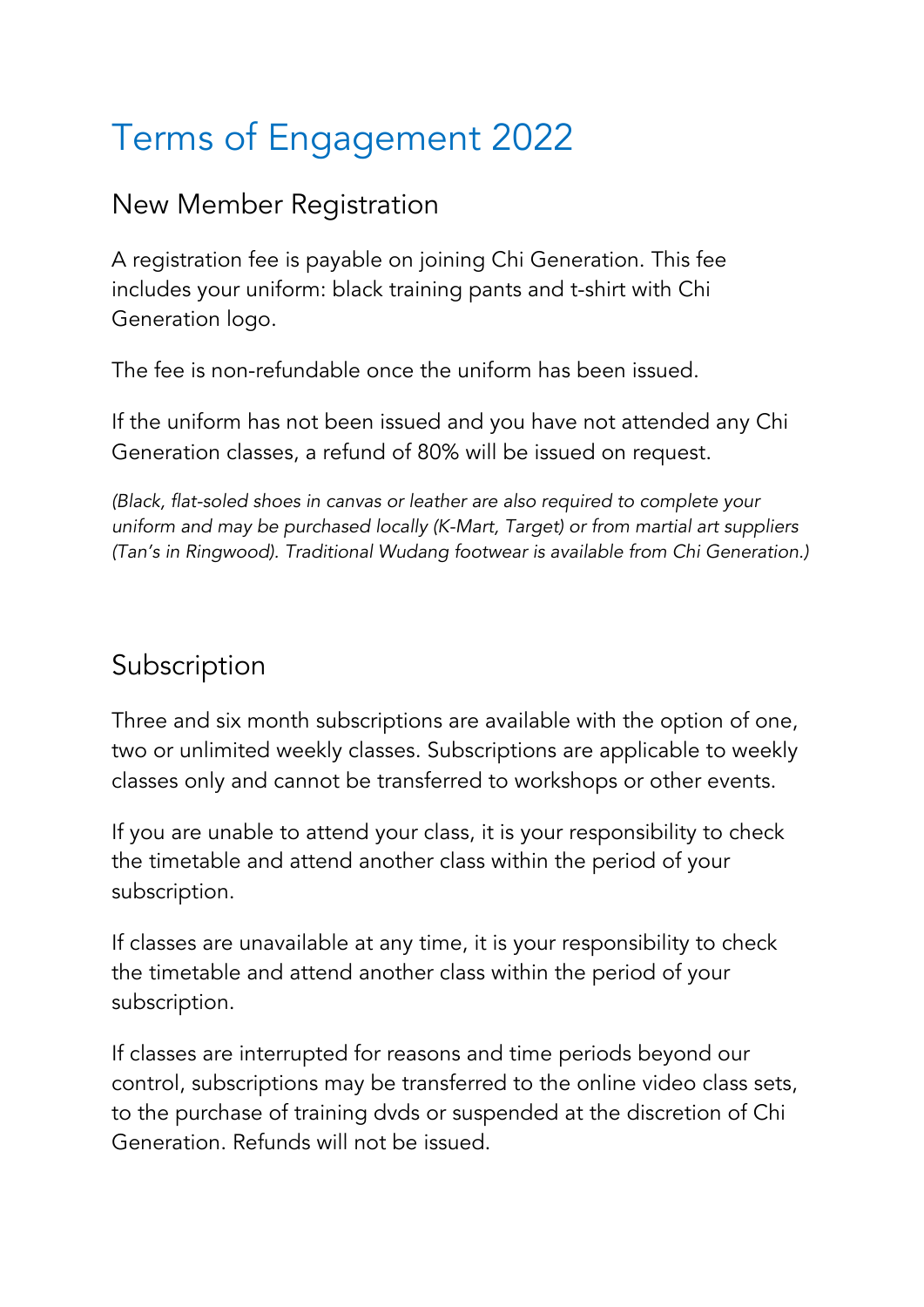# Cancellation

If you have paid your three or six month subscription and then find you are unable to attend:

- 1. Where your subscription has not been used, at least 7 days' notice is required prior to your first class for a full refund to be issued.
- 2. Where your subscription has not been used and less than 7 days' notice or no notice has been given, no refund will be issued.
- 3. Where your subscription has been used, a refund will not be issued but, with at least 7 days' notice, you may transfer the balance of your subscription to a friend or family member.

If you have paid for a workshop, retreat or other special event and then find you are unable to attend:

- 1. 7 days' notice is required for a full refund to be issued.
- 2. If less than 7 days' notice is given, a 50% refund may be issued.
- 3. If less than 48 hours' notice is given or you do not attend, no refund will be issued.
- 4. Your place may be transferred to a friend or family member.

## Photography

Photos and videos will occasionally be taken of classes in action. These photos become the property of Chi Generation for use in advertising and promotion, and for no other purpose.

Unless otherwise communicated in writing (letter or email) to Chi Generation, your consent is considered to be given on purchase of your subscription or one-class pass and subsequent attendance at classes.